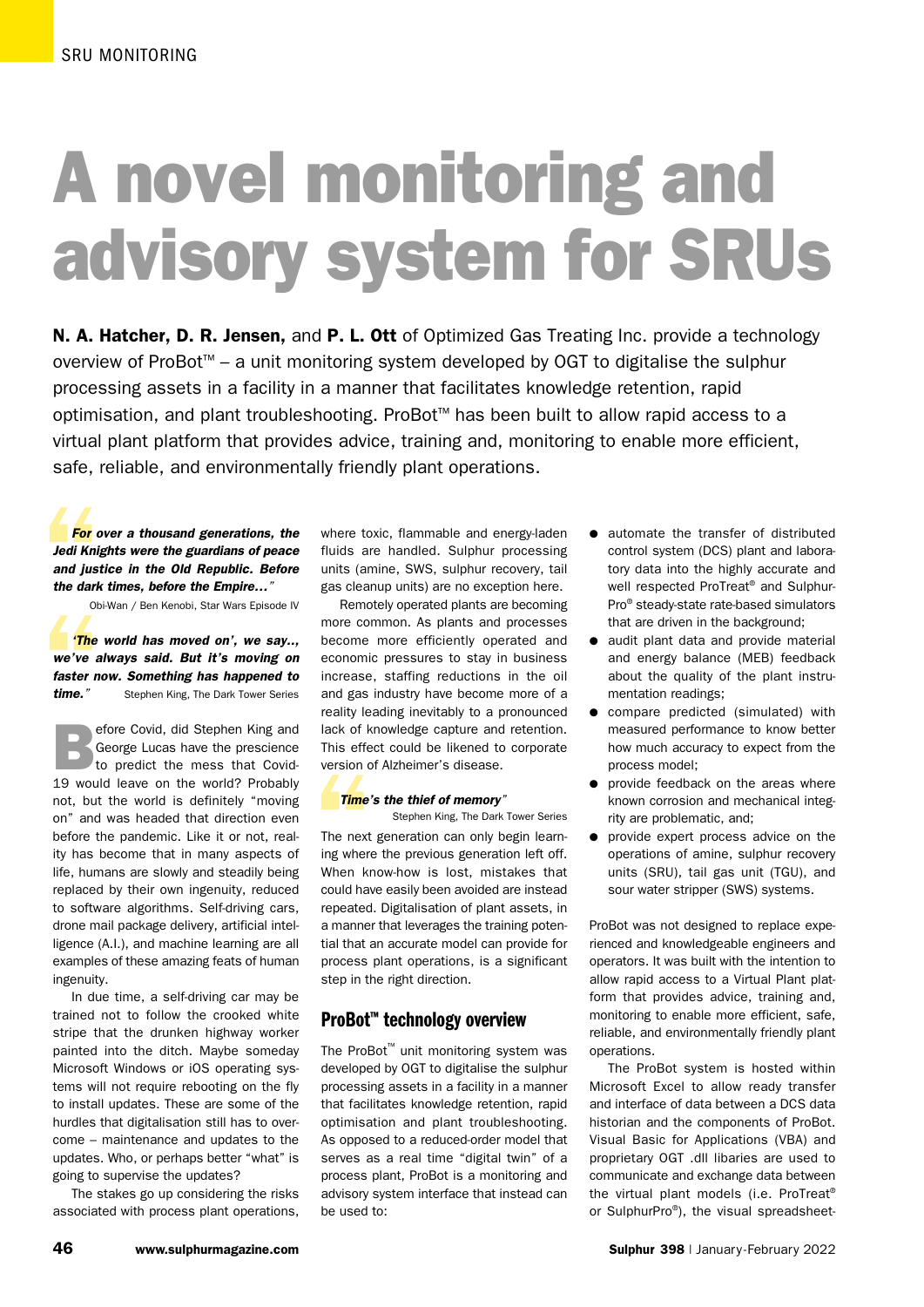

interface, and the Process Advice Modules (PAM).

Fig. 1 shows the ProBot™ interface.

A ProBot module has been developed for each major type of sulphur processing unit (Amine, SWS, Claus, TGU).

By "checking out" the current model of the process, "What-If" scenarios can be constructed to allow optimisation strategies to be explored and tested on the computer before trying them out in the field. Additionally, training exercises can be more easily constructed with virtual plant models. With these features, corporate Alzheimer's can be effectively engineered out.

The ProBot Beta Version is currently in a field-testing stage at several operating facilities. In the rest of this article, several examples of the benefits that have already been seen at these trials are highlighted.

# Claus SRU ProBot benefits

A refinery Claus SRU system similar to that depicted in Fig. 2 was experiencing intermittent high pressure at the SRU front-end as well as apparent loss of sulphur conversion as evidenced by elevated temperature rise in the TGU Hydrogenation Reactor and increased recycle acid gas flow. Concurrent with these problems, operators reported periodic sulphur plugging in several of the sulphur rundown lines that required manual removal by rodding out.

The partial view of the ProBot setup for this Claus unit is shown in Fig. 3. A summary of the computed versus measured performance (see Fig. 4) showed that:

**•** conversion in the first Claus converter had declined;

- steam consumption in the first reheater was greater than expected;
- $\bullet$  boiler feedwater makeup was higher than expected while steam production rate was considerably less than expected in the first condenser upstream (shown later).

With this feedback from ProBot to supplement the operator reports of rod-out frequency increasing in the sulphur rundown header, plant personnel had more confidence that an exchanger upstream was leaking. A radioactive dye tracer test confirmed that the waste heat boiler (WHB) was not leaking while the first sulphur condenser was leaking several US gallons per minute of boiler feedwater into the process. Plant operations were able to carry on with an online configuration change. This change was initially tested and proven using the SulphurPro® model that was checked out from ProBot, thereby avoiding an unplanned outage.

An additional side benefit from this Pro-Bot trial was identifying several potential safety concerns in the thermal reaction section of the SRU. The ProBot metrics and advice dashboard for the system is shown in Fig. 4

The simulated temperatures in both reaction furnace zones were considerably higher than the plant measurements, which led ProBot to advise calibration of the field instruments. In the front zone, the simulated temperature exceeded the maximum safe operating temperature recommended by the refractory vendor for this installation. So, the ProBot advisor suggested reducing the amount of acid gas bypass to the back zone. The corrected amount of bypass flow that was

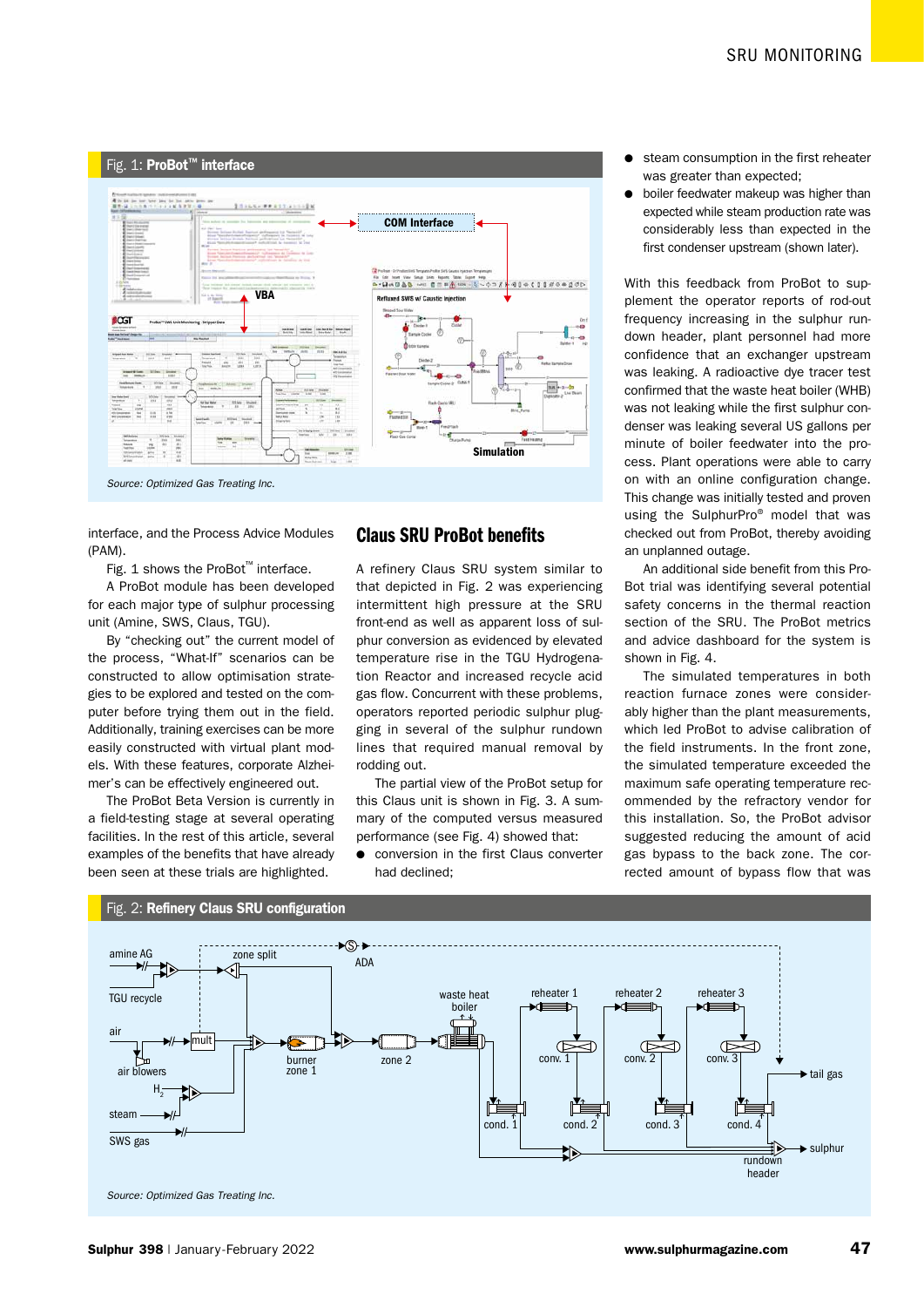chosen was initially determined by the plant engineer re-running the SulphurPro background model.

The back zone furnace temperature showed even more deviation between the optical pyrometer field indication and the calculated figure from ProBot. Further investigation by an OGT consultant found that the pyrometer was installed with a nearly four feet long view port so that the pyrometer could be accessed from the platform above the furnace. A pyrometer indicates the integrated average temperature across the pyrometer's view path. Unfortunately, in this case that view path includes a portion the nitrogen-purged nozzle, which will be much colder than the furnace refractory. This section of relatively cold temperature significantly skews the indicated temperature lower than the actual temperature in the second zone.

Fig. 4 also shows a large discrepancy between metered boiler feed water consumption and the virtual plant model predictions. Because SulphurPro includes a rigorous heat transfer rate-based model for SRU process exchangers, these comparisons can be readily made as a function of unit throughput and operational conditions. Step changes in fouling resistance will manifest into deviations between the model predictions and plant operating data allowing for earlier detection of process plant equipment issues. Sulphur plant exchangers may be readily flipped from sizing mode to rating mode to assess how the plant should be behaving versus actual operations.

The ProBot framework also includes access to SulphurPro's sulphidation corrosion rate predictions. SulphurPro incorporates several different models for sulphidation corrosion for both carbon steel and several upgraded metallurgies based upon several variations of the Couper-Gorman curves and includes recent data from Alberta Sulphur Research, Ltd. (ASRL)<sup>1</sup>. Fig. 4 shows computed maximum tube wall corrosion rates of 7.4 mpy in the waste heat boiler and 0.5 mpy in the thermal condenser. These sorts of predictions can be particularly useful in oxygenenriched sulphur plant operations where temperatures and  $H_2S$  partial pressures are elevated over air-only operations.

# Amine unit benefits

The successful integration of several features has been realised at an aminebased sour gas treating facility. The plant

|                                                                                                            |                       |                                                |                     |                       |                      |                       |                          |                              | ProBot™ Claus Unit Monitoring Tool - Claus Conversion Stage No. 1 |                            |          |                                                |                                                                                 |                 |              |                                    |                     |                                              |                                                   |  |
|------------------------------------------------------------------------------------------------------------|-----------------------|------------------------------------------------|---------------------|-----------------------|----------------------|-----------------------|--------------------------|------------------------------|-------------------------------------------------------------------|----------------------------|----------|------------------------------------------------|---------------------------------------------------------------------------------|-----------------|--------------|------------------------------------|---------------------|----------------------------------------------|---------------------------------------------------|--|
|                                                                                                            |                       |                                                |                     |                       |                      |                       |                          |                              |                                                                   |                            |          |                                                |                                                                                 |                 |              |                                    |                     |                                              |                                                   |  |
| Model Input ProTreat' Design File:<br>ProBot™ Block Name:                                                  |                       | <b>1st Conversion Stage</b>                    |                     |                       |                      |                       | <b>Hide Flowsheet</b>    |                              |                                                                   |                            |          |                                                | Load & Save<br><b>Block Only</b>                                                |                 |              | Load & Save<br><b>Entire Model</b> |                     | <b>Entire Model</b>                          | Load, Save & Run Refresh Output<br><b>Results</b> |  |
|                                                                                                            |                       |                                                |                     |                       |                      |                       |                          |                              |                                                                   |                            |          |                                                |                                                                                 |                 |              |                                    |                     |                                              |                                                   |  |
|                                                                                                            |                       |                                                |                     |                       |                      |                       |                          |                              | <b>Reheater Performance Data</b>                                  |                            |          | Simulation                                     | <b>DCS Data</b>                                                                 |                 |              |                                    |                     |                                              |                                                   |  |
| <b>Feed to Rebeater</b>                                                                                    |                       | Simulation                                     | <b>DCS Data</b>     |                       |                      |                       |                          | Duty                         | <b>Pressure Drop</b>                                              | MMBtu/hr<br>psi            |          | 0.474<br>0.20                                  | $\sim$                                                                          |                 |              |                                    |                     |                                              |                                                   |  |
| Temperature<br>Pressure                                                                                    | Е                     | 353.7<br>3.4                                   | 353.7<br>           |                       |                      |                       |                          |                              |                                                                   |                            |          |                                                |                                                                                 |                 |              |                                    |                     |                                              |                                                   |  |
| <b>Total Flow</b>                                                                                          | psig<br><b>MMSCFH</b> | 0.240                                          |                     |                       |                      |                       |                          |                              | <b>Converter Feed</b>                                             |                            |          |                                                | Simulation                                                                      | <b>DCS Data</b> |              |                                    |                     |                                              |                                                   |  |
| <b>H2S Concentration</b>                                                                                   | mol%                  | 5.80                                           |                     |                       |                      |                       |                          |                              | Temperature                                                       |                            |          | F                                              | 450.0                                                                           | 450.0           |              |                                    |                     |                                              |                                                   |  |
| SO2 Concentration                                                                                          | mol%                  | 3.24                                           |                     |                       |                      |                       |                          |                              |                                                                   |                            |          |                                                |                                                                                 |                 |              |                                    |                     |                                              |                                                   |  |
|                                                                                                            |                       |                                                |                     |                       |                      |                       |                          |                              |                                                                   |                            |          | <b>Converter Performance Data</b>              |                                                                                 |                 | Simulation   |                                    | <b>DCS Data</b>     |                                              |                                                   |  |
|                                                                                                            | 463.2                 | Measured Internal Bed Temperatures.°F<br>465.9 | 456.0               |                       | 470.0                | 468.3                 |                          |                              | $\frac{1}{\alpha}$                                                |                            | MaxBed∆T | <b>Pressure Drop</b>                           | psi<br>F                                                                        |                 | 0.5<br>115.1 | 117.3                              |                     |                                              |                                                   |  |
|                                                                                                            |                       | 553.7                                          |                     |                       | 552.0                |                       |                          |                              | $\overline{\phantom{a}}$                                          |                            |          | Dew Pt Approach                                | F                                                                               |                 | 70.9         |                                    |                     |                                              |                                                   |  |
|                                                                                                            | 566.8                 | 565.5                                          | 567.1               |                       | 565.7                | 566.2                 |                          |                              |                                                                   |                            |          | <b>Claus Conversion</b>                        | $\frac{8}{20}$                                                                  |                 | 67.5         |                                    |                     |                                              |                                                   |  |
|                                                                                                            |                       |                                                |                     |                       |                      |                       |                          |                              |                                                                   |                            |          | <b>COS Conversion</b><br><b>CS2 Conversion</b> | $\%$<br>%                                                                       |                 | 56.6<br>11.9 | <br>Ξ.                             |                     |                                              |                                                   |  |
|                                                                                                            |                       | <b>Converter Effluent</b>                      |                     |                       |                      | Simulation            | <b>DCS Data</b>          |                              |                                                                   |                            |          |                                                |                                                                                 |                 |              |                                    |                     |                                              |                                                   |  |
|                                                                                                            |                       | Temperature<br>Pressure                        |                     | F                     |                      | 565.1<br>2.7          | 567.2                    |                              |                                                                   |                            |          |                                                |                                                                                 |                 |              |                                    |                     |                                              |                                                   |  |
|                                                                                                            |                       | <b>Total Flow</b>                              |                     | psig<br><b>MMSCFH</b> |                      | 0.237                 |                          |                              |                                                                   |                            |          |                                                |                                                                                 |                 |              |                                    |                     |                                              |                                                   |  |
|                                                                                                            |                       | <b>H2S Concentration</b>                       |                     | mol%                  |                      | 1.91                  |                          |                              |                                                                   |                            |          |                                                | <b>Condenser Effluent</b><br>Temperature                                        |                 |              | F                                  | Simulation<br>328.0 |                                              | <b>DCS Data</b><br>328.0                          |  |
|                                                                                                            |                       | <b>SO2 Concentration</b>                       |                     | mol%                  |                      | 1.23                  |                          |                              |                                                                   |                            |          |                                                | Pressure                                                                        |                 |              | psig                               | 2.2                 |                                              |                                                   |  |
|                                                                                                            |                       |                                                |                     |                       |                      |                       |                          |                              |                                                                   |                            |          |                                                | <b>Total Flow</b>                                                               |                 |              | <b>MMSCFH</b>                      | 0.2347              |                                              | $\sim$                                            |  |
|                                                                                                            |                       | <b>Sulfur Condenser Data</b>                   |                     |                       | Simulation           |                       | <b>DCS Data</b>          |                              |                                                                   |                            |          |                                                | <b>H2S Concentration</b><br><b>SO2 Concentration</b>                            |                 |              | mol%<br>mol%                       | 1.92<br>1.24        |                                              | $\sim$<br>$\sim$                                  |  |
|                                                                                                            | Duty                  |                                                |                     | MMBtu/hr              | 1.363                |                       |                          |                              | j <del></del> .<br>.                                              |                            |          |                                                |                                                                                 |                 |              |                                    |                     |                                              |                                                   |  |
|                                                                                                            |                       | <b>Pressure Drop</b>                           |                     | psi                   | 0.5                  |                       | $\overline{\phantom{a}}$ |                              | <u></u><br>                                                       |                            |          |                                                |                                                                                 |                 |              |                                    |                     |                                              |                                                   |  |
|                                                                                                            |                       | <b>Mass Velocity</b>                           |                     | lb/ft2-s              | 2.442                |                       |                          |                              |                                                                   |                            | 11       |                                                | <b>Condenser Sulfur</b>                                                         |                 |              |                                    | Simulation          |                                              |                                                   |  |
|                                                                                                            |                       |                                                |                     |                       |                      |                       |                          |                              |                                                                   |                            |          |                                                | <b>Total Flow</b>                                                               |                 |              | LT/day                             | 13.8                |                                              |                                                   |  |
|                                                                                                            |                       |                                                |                     |                       |                      |                       |                          |                              |                                                                   |                            |          |                                                | Dissolved H2S+H2Sx<br>Dissolved SO2                                             |                 |              | ppmw                               | 65.8                |                                              |                                                   |  |
|                                                                                                            |                       |                                                |                     |                       |                      |                       |                          |                              |                                                                   | <b>Valid Range of Data</b> |          |                                                |                                                                                 |                 |              | ppmw                               | 0.8                 |                                              |                                                   |  |
| <b>Input Data</b>                                                                                          |                       | Instrument/Equipment                           | Tag No.             |                       | <b>Plant Data</b>    | <b>Units for Data</b> |                          | <b>Default Data</b>          | Low                                                               | High                       |          | Data Used                                      |                                                                                 |                 |              |                                    |                     |                                              |                                                   |  |
| Reheater 1                                                                                                 |                       |                                                |                     |                       |                      |                       |                          |                              |                                                                   |                            |          |                                                |                                                                                 |                 |              |                                    |                     |                                              |                                                   |  |
| Pressure drop<br>Outlet temperature                                                                        |                       |                                                |                     |                       | 0.2<br>450.0         | psi<br>F              |                          | 0.1<br>470                   | 212                                                               |                            | 525      | 0.2<br>450.0                                   |                                                                                 |                 |              |                                    |                     |                                              |                                                   |  |
| Steam pressure                                                                                             |                       |                                                |                     |                       | 617.1                | psig                  |                          | 600                          | $\theta$                                                          |                            | 700      | 617.1                                          |                                                                                 |                 |              |                                    |                     |                                              |                                                   |  |
| <b>Calculation mode</b>                                                                                    |                       |                                                |                     |                       |                      |                       |                          |                              |                                                                   |                            |          | <b>Sizing</b>                                  |                                                                                 |                 |              |                                    |                     |                                              |                                                   |  |
| Converter 1<br>Pressure drop                                                                               |                       |                                                |                     |                       | 0.5                  | psi                   |                          | 0.6                          |                                                                   |                            |          | 0.5                                            |                                                                                 |                 |              |                                    |                     |                                              |                                                   |  |
| Bottom bed temperature                                                                                     |                       |                                                |                     |                       | 567.2                | F                     |                          | 603.5                        |                                                                   |                            |          | 567.2                                          |                                                                                 |                 |              |                                    |                     | For monitoring and comparison purposes only. |                                                   |  |
| Activity paramete<br>Condenser 2                                                                           |                       |                                                |                     |                       | 0.53                 |                       |                          | 0.5                          | 0.0                                                               |                            |          | 0.53                                           |                                                                                 |                 |              |                                    |                     |                                              |                                                   |  |
| Pressure drop                                                                                              |                       |                                                |                     |                       | 0.5                  | psi                   |                          | 0.5                          | $\theta$                                                          |                            | 10       | 0.5                                            |                                                                                 |                 |              |                                    |                     |                                              |                                                   |  |
| Outlet temperature<br>Steam pressure                                                                       |                       |                                                |                     |                       | 328.0<br>50          | F<br>psig             |                          | 345<br>60                    | $\theta$                                                          |                            | 100      | 328.0<br>50                                    |                                                                                 |                 |              |                                    |                     |                                              |                                                   |  |
| <b>BFW</b> temperature                                                                                     |                       |                                                |                     |                       | 230                  | F                     |                          | 230                          |                                                                   |                            |          | 230                                            |                                                                                 |                 |              |                                    |                     |                                              |                                                   |  |
| <b>Calculation mode</b>                                                                                    |                       |                                                |                     |                       |                      |                       |                          |                              |                                                                   |                            |          | <b>Sizing</b>                                  |                                                                                 |                 |              |                                    |                     |                                              |                                                   |  |
| <b>Reheater 1 Performance</b>                                                                              |                       |                                                | <b>Units</b>        |                       | Calculated           | <b>Measured</b>       |                          | <b>Calc-Meas</b>             |                                                                   |                            |          | <b>Process Advisor Feedback</b>                |                                                                                 |                 |              |                                    |                     |                                              |                                                   |  |
| Inlet temperature                                                                                          |                       |                                                | F<br>F              |                       | 353.7                |                       | 353.7                    | $\mathbf{0}$<br>$\mathbf{0}$ |                                                                   |                            |          |                                                |                                                                                 |                 |              |                                    |                     |                                              |                                                   |  |
| Outlet temperature<br>Process pressure drop                                                                |                       |                                                | psi                 |                       | 450.0<br>0.2         |                       | 450.0                    |                              | 0K                                                                |                            |          |                                                |                                                                                 |                 |              |                                    |                     |                                              |                                                   |  |
| <b>Heat duty</b>                                                                                           |                       |                                                | MMBtu/hr            |                       | 0.474                |                       |                          |                              |                                                                   |                            |          |                                                |                                                                                 |                 |              |                                    |                     |                                              |                                                   |  |
| <b>HP steam Consumed</b><br><b>Mass velocity</b>                                                           |                       |                                                | lb/hr<br>$lb/ft2-s$ |                       | 625<br>2.797         |                       | 1016                     |                              | -391 Check metering and lineups.                                  |                            |          |                                                |                                                                                 |                 |              |                                    |                     |                                              |                                                   |  |
| <b>Corrected LMTD</b>                                                                                      |                       |                                                | F                   |                       | 80.6                 |                       |                          |                              |                                                                   |                            |          |                                                |                                                                                 |                 |              |                                    |                     |                                              |                                                   |  |
| <b>Overall HTC</b><br>Peak tube wall temperature                                                           |                       |                                                | Btu/hr-ft2-F<br>F   |                       | 11.975<br>305.7      |                       |                          |                              | OK                                                                |                            |          |                                                |                                                                                 |                 |              |                                    |                     |                                              |                                                   |  |
| Peak heat flux                                                                                             |                       |                                                | Btu/hr-ft2          |                       | 5,198                |                       |                          |                              |                                                                   |                            |          |                                                |                                                                                 |                 |              |                                    |                     |                                              |                                                   |  |
| Max corrosion rate - carbon steel                                                                          |                       |                                                | mpy                 |                       | 0.5                  |                       |                          |                              | <b>OK</b>                                                         |                            |          |                                                |                                                                                 |                 |              |                                    |                     |                                              |                                                   |  |
|                                                                                                            |                       |                                                | <b>Units</b>        |                       | Calculated           | Measured              |                          | <b>Calc-Meas</b>             |                                                                   |                            |          | <b>Process Advisor Feedback</b>                |                                                                                 |                 |              |                                    |                     |                                              |                                                   |  |
|                                                                                                            |                       |                                                | F                   |                       | 450.0<br>565.1       |                       | 450.0                    | $\Omega$                     |                                                                   |                            |          |                                                |                                                                                 |                 |              |                                    |                     |                                              |                                                   |  |
| <b>Converter 1 Performance</b><br>Inlet temperature                                                        |                       |                                                |                     |                       |                      |                       | 567.2                    | $-2.1$                       |                                                                   |                            |          |                                                |                                                                                 |                 |              |                                    |                     |                                              |                                                   |  |
|                                                                                                            |                       | F                                              | psi                 |                       |                      |                       |                          |                              | OK                                                                |                            |          |                                                |                                                                                 |                 |              |                                    |                     |                                              |                                                   |  |
|                                                                                                            |                       |                                                | F                   |                       | 0.5<br>115.1         |                       | 117.3                    | $-2.1$                       | OK                                                                |                            |          |                                                |                                                                                 |                 |              |                                    |                     |                                              |                                                   |  |
| Outlet/bottom bed temperature<br>Process pressure drop<br>Temperature rise AT<br>Minimum dewpoint approach |                       |                                                | F                   |                       | 70.9                 |                       |                          |                              | OK                                                                |                            |          |                                                |                                                                                 |                 |              |                                    |                     |                                              |                                                   |  |
| <b>Claus conversion</b><br>Claus nn approach to equilibrium<br><b>COS</b> conversion                       |                       |                                                | %<br>%<br>%         |                       | 67.5<br>87.3<br>56.6 |                       |                          |                              |                                                                   |                            |          |                                                | Low activity. Raise inlet temp if possible, consider changeout or rejuvenation. |                 |              |                                    |                     |                                              |                                                   |  |

#### Fig. 3: ProBot<sup>™</sup> elements for 1st Claus catalytic stage

*Source: Optimized Gas Treating Inc.*

# Fig. 4: ProBot™ thermal reactor metrics

| <b>Reaction Furnace Monitoring</b> | <b>Units</b>    | <b>Calculated</b> | <b>Measured</b> | <b>Calc-Meas</b> | <b>Process Advisor Feedback</b>                                       |  |  |                                                                             |  |  |  |
|------------------------------------|-----------------|-------------------|-----------------|------------------|-----------------------------------------------------------------------|--|--|-----------------------------------------------------------------------------|--|--|--|
| Zone 1 Temperature                 | F               | 2987              | 2520            | 468              | Calibrate TI Temperature too high - consider reducing acid gas bypass |  |  |                                                                             |  |  |  |
| Zone 2 Temperature                 | F               | 2495              | 1690            | 805              | <b>Calibrate TI Temperature ok</b>                                    |  |  |                                                                             |  |  |  |
| <b>Effluent NH3</b>                | ppmy            | 0.6               | ----            |                  | NH3 destruction ok                                                    |  |  |                                                                             |  |  |  |
| % of Total H2S to Burner           |                 | 55.4              |                 |                  | <b>OK</b>                                                             |  |  |                                                                             |  |  |  |
| <b>Sulfur Production For Stage</b> |                 |                   |                 |                  |                                                                       |  |  |                                                                             |  |  |  |
| <b>Stage</b>                       | <b>StreamID</b> | <b>Flowrate</b>   | <b>Units</b>    |                  | % Recovered Cumulative %                                              |  |  |                                                                             |  |  |  |
| Thermal                            | 39              | 19.4              | LT/dav          | 47.32            | 47.32                                                                 |  |  |                                                                             |  |  |  |
|                                    |                 |                   |                 |                  |                                                                       |  |  |                                                                             |  |  |  |
| <b>WHB Performance</b>             | <b>Units</b>    | <b>Calculated</b> | <b>Measured</b> | <b>Calc-Meas</b> |                                                                       |  |  | <b>Process Advisor Feedback</b>                                             |  |  |  |
| <b>Process Outlet Temperature</b>  | F               | 760.9             | 760.9           | $\bf{0}$         |                                                                       |  |  | High tube wall temperature. Carbon steel corrosion rates could be excessive |  |  |  |
| <b>Process Pressure Drop</b>       | psi             | 0.3               |                 |                  | <b>OK</b>                                                             |  |  |                                                                             |  |  |  |
| <b>Heat Duty</b>                   | MMBtu/hr        | 12.420            |                 |                  |                                                                       |  |  |                                                                             |  |  |  |
| <b>Steam Produced</b>              | lb/hr           | 16.392            | 11.652          | 4.741            | <b>Check metering and lineups.</b>                                    |  |  |                                                                             |  |  |  |
| <b>Mass Velocity</b>               | $lb/ft2-s$      | 1.172             |                 |                  |                                                                       |  |  |                                                                             |  |  |  |
| <b>Corrected LMTD</b>              | Е               | 863.8             |                 |                  |                                                                       |  |  |                                                                             |  |  |  |
| Overall HTC                        | Btu/hr-ft2-F    | 8.944             |                 |                  |                                                                       |  |  |                                                                             |  |  |  |
| <b>Peak Tube Wall Temperature</b>  | F               | 529.3             |                 |                  | <b>OK</b>                                                             |  |  |                                                                             |  |  |  |
|                                    |                 |                   |                 |                  |                                                                       |  |  |                                                                             |  |  |  |
| <b>Peak Heat Flux</b>              | Btu/hr-ft2      | 20.746            |                 |                  | <b>OK</b>                                                             |  |  |                                                                             |  |  |  |

*Source: Optimized Gas Treating Inc.*